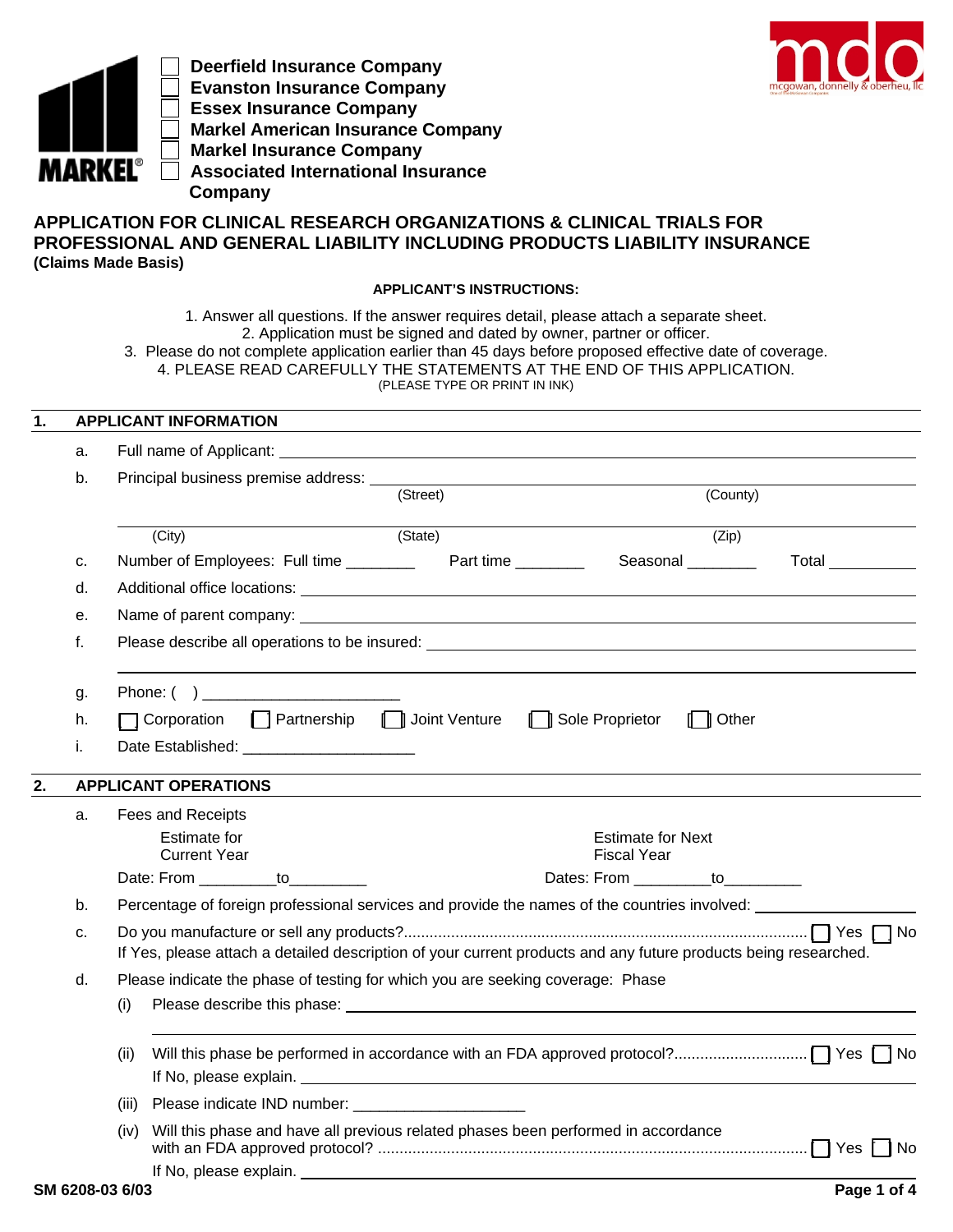|    | е. | If Yes:                                                                                                                                                                                                                |
|----|----|------------------------------------------------------------------------------------------------------------------------------------------------------------------------------------------------------------------------|
|    |    |                                                                                                                                                                                                                        |
|    | f. |                                                                                                                                                                                                                        |
|    | g. |                                                                                                                                                                                                                        |
|    | h. | Please provide the name and the proposed use or function of the product being tested.<br>(i)                                                                                                                           |
|    |    | (ii)<br>If Yes, please attach a detailed explanation.                                                                                                                                                                  |
|    |    | Do you have any knowledge that this product or any of its components might cause or<br>(iii)<br>If Yes, please attach a detailed explanation.                                                                          |
|    | i. | Please provide the name of the product manufacturer (if other than yourself): ______________________                                                                                                                   |
|    | j. | Is the Applicant a "Covered Entity" under the Health Insurance Portability and Accountability Act of 1996 (HIPAA) Privacy                                                                                              |
|    |    | If Yes,                                                                                                                                                                                                                |
|    |    | (i)                                                                                                                                                                                                                    |
|    |    | Provide the name and title of the Applicant's Privacy Officer. <b>Constanting the Constantine Provide the name of the Applicant's Privacy Officer.</b><br>(ii)                                                         |
|    |    | Our Business Associate Agreement is available at www.markelcorp.com. This is the only Business Associate Agreement<br>we will recognize.                                                                               |
| 3. |    | <b>TESTING INFORMATION</b>                                                                                                                                                                                             |
|    | a. | Please indicate the anticipated number of test subjects over the next 12 months:                                                                                                                                       |
|    | b. |                                                                                                                                                                                                                        |
|    | c. | How will test subjects be recruited? Please provide a detailed explanation.                                                                                                                                            |
|    | d. |                                                                                                                                                                                                                        |
|    | е. |                                                                                                                                                                                                                        |
|    | f. | Please attach a detailed explanation.                                                                                                                                                                                  |
|    | g. |                                                                                                                                                                                                                        |
|    | h. | Where will the trial be performed? Please check the appropriate response.<br>T Facility & Location (■ Non-Profit Testing Institute<br>L Clinical Research Center □ Other (please describe) ___________________________ |
|    |    | (Please attach a list if additional space is needed.)                                                                                                                                                                  |
|    | i. | (i)                                                                                                                                                                                                                    |
|    |    | (ii)                                                                                                                                                                                                                   |
|    | j. | Please indicate the number of employed professionals or independent contractors. (IF NONE, STATE NONE.)                                                                                                                |
|    |    | Contractor<br>Employee<br>Independent<br><b>Total</b><br>RN/LPN<br>(i)                                                                                                                                                 |
|    |    | Lab Tech.<br>(ii)                                                                                                                                                                                                      |
|    |    | <b>Clinical Investigator</b><br>(iii)                                                                                                                                                                                  |
|    |    | <b>Clinical Research</b><br>(iv)<br>Assoc.                                                                                                                                                                             |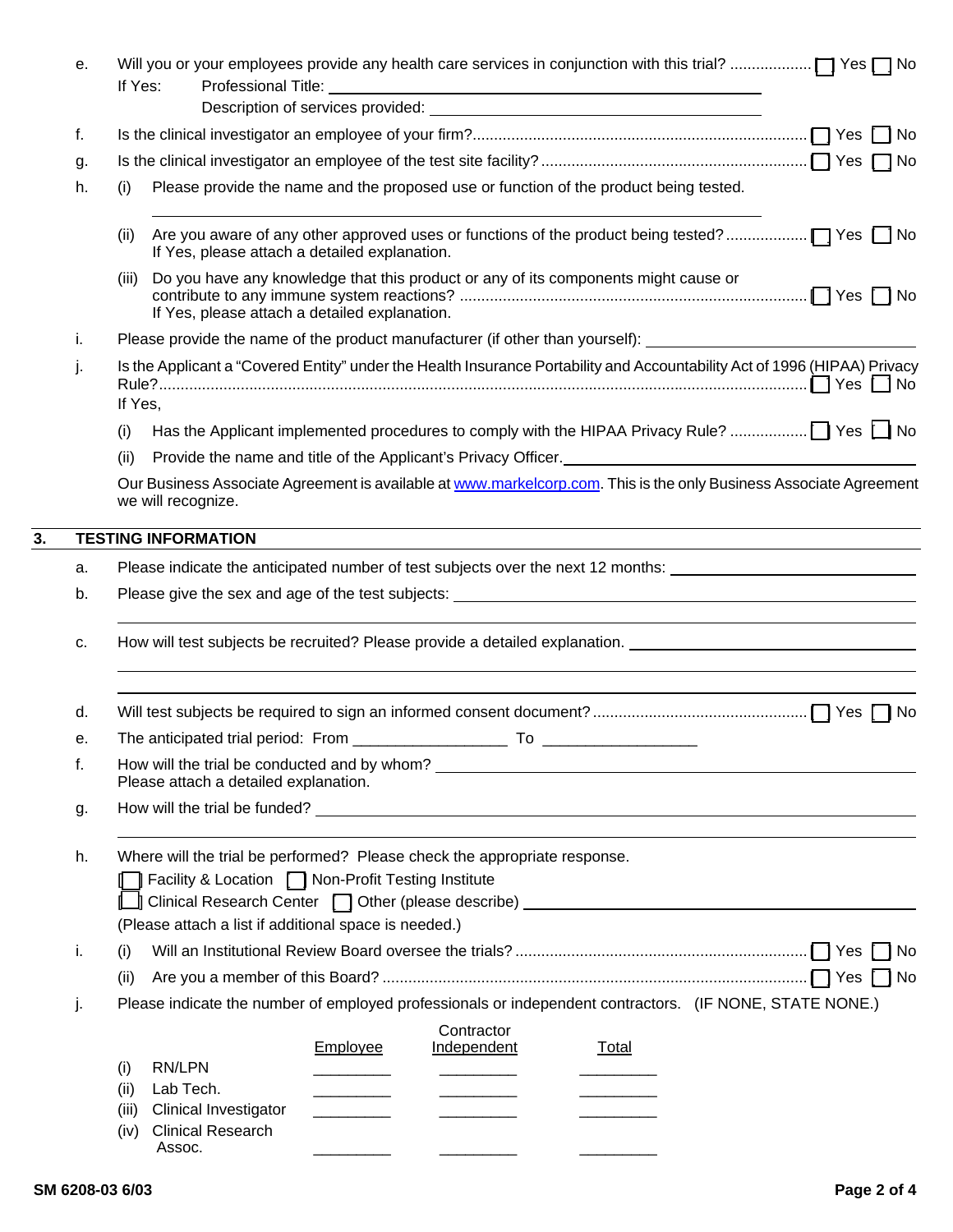|                                          | Employee | Contractor<br>Independent | <b>Total</b> |
|------------------------------------------|----------|---------------------------|--------------|
| Physician<br>(v)                         |          |                           |              |
| (vi) Medical Monitor                     |          |                           |              |
| (vii) Engineer<br>(viii) Biostatistician |          |                           |              |
| Data Entry<br>(ix)                       |          |                           |              |
| Legal Counsel<br>(x)                     |          |                           |              |
| (xi)<br>Other                            |          |                           |              |
|                                          |          |                           |              |

- k. Do you perform any environmental testing or consulting? ...................................................................... [ ] Yes [ ] No If Yes, please attach a detailed explanation.
- l. Please indicate testing performed on specified products over the last 12 months and anticipated testing to be performed over the next 12 months:

|        |                                       | Last      | <b>Next</b> |
|--------|---------------------------------------|-----------|-------------|
|        |                                       | 12 Months | 12 Months   |
| (i)    | Hormones & Steroids                   |           |             |
| (ii)   | Vaccines                              |           |             |
| (iii)  | Injectables                           |           |             |
| (iv)   | <b>Prescription Products</b>          |           |             |
| (v)    | Over the Counter                      |           |             |
| (vi)   | Diet Aids                             |           |             |
| (vii)  | Vitamins                              |           |             |
| (viii) | <b>Food Supplements</b>               |           |             |
| (ix)   | <b>Novel Drugs</b>                    |           |             |
| (x)    | <b>Generic Off-Patient</b>            |           |             |
| (xi)   | Products, Other than Above            |           |             |
| (xii)  | Instruments (x-diagnostic)            |           |             |
| (xiii) | Cosmetics, Health<br>& Beauty Aids    |           |             |
| (xiv)  | <b>Surgical Equipment</b>             |           |             |
| (xv)   | Diagnostic Instruments<br>& Equipment |           |             |
|        | (xvi) Therapeutic Devices             |           |             |
|        | (xvii) Life Support                   |           |             |
|        | (xviii) Other                         |           |             |

## **4. APPLICANT HISTORY**

|  |  |  | Provide a brief description of the results of any previous related trials: |  |  |  |  |
|--|--|--|----------------------------------------------------------------------------|--|--|--|--|
|--|--|--|----------------------------------------------------------------------------|--|--|--|--|

b. Fully describe any adverse results from previous related trials including animal studies and/or toxicity studies:

c. List any claims related information provided in 4(a) and 4(b) above:

| Claimant | Date<br>of Loss | <b>Expense</b> | Indemnity | Nature of Injury |
|----------|-----------------|----------------|-----------|------------------|
|          |                 |                |           |                  |
|          |                 |                |           |                  |